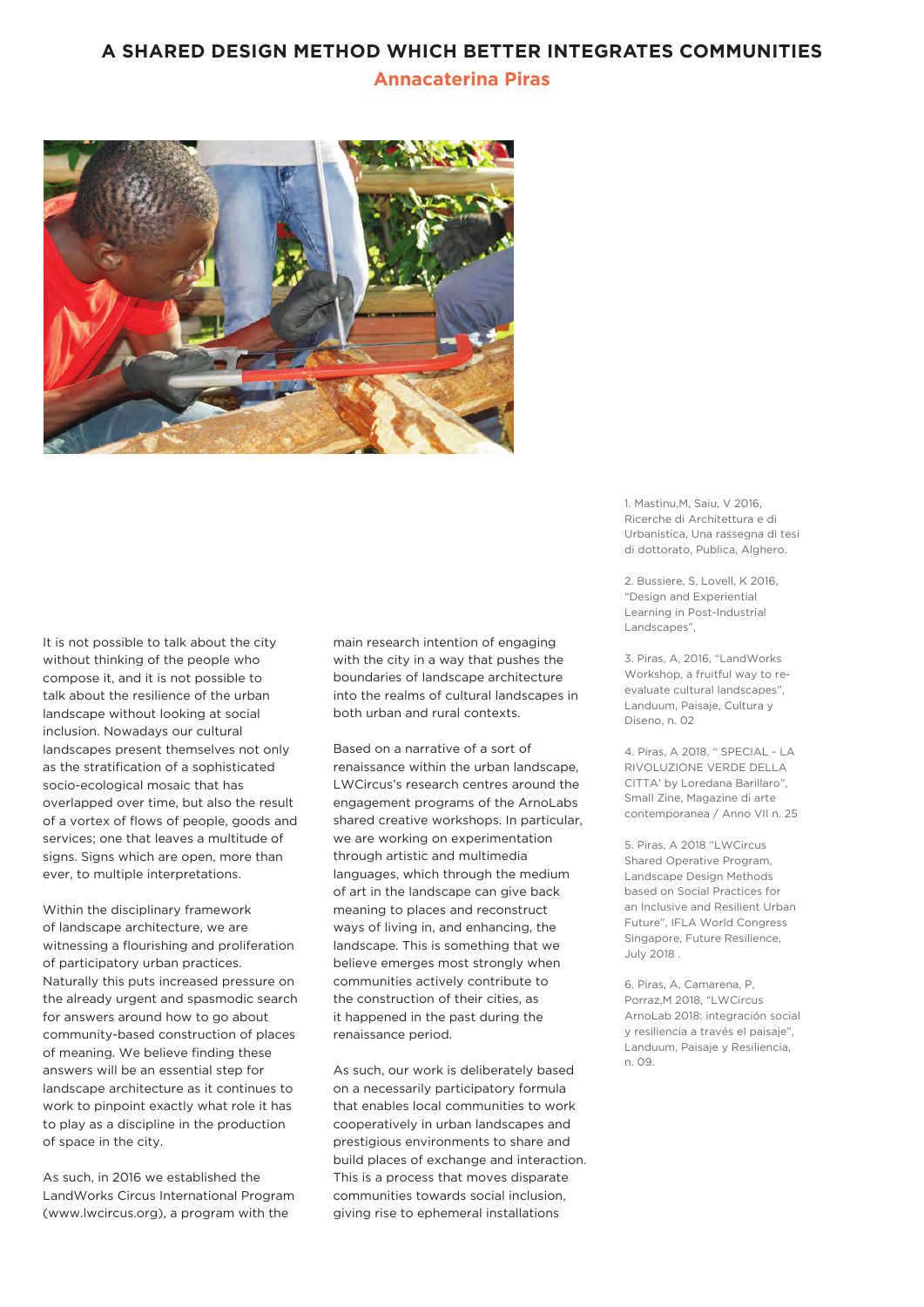

that sit somewhere between art and landscape; perhaps what we can define as a sort of urban land art.

The protagonists of this project are of course the places and people who interact with it in various ways. Local communities, minorities including political refugees and asylum seekers, administrators who are solicited by a multidisciplinary and an international creative community. All of these groups, through the use of artistic and multimedia languages, work cooperatively through our programs to revisit the historical memory of the places concerned and move towards a plausible future which is increasingly resilient and inclusive.

Focused on experimental methods and strategies of design based largely on social and cultural practices in the field, the LWCircus Program aims to explore sensitive areas around cultural heritage and redesigning contemporary urban landscapes which are currently undergoing environmental, social and economic transition.

LWCircus looks for alternative tools to activate sustainable development and responsible action through shared workshops, the direct involvement of

local communities, minorities and wellknown international practitioners. The workshops stimulate the interdisciplinary exchange of knowledge, information, attitudes, skills and real-world know how through artistic and multi-media expression. The LWCircus Program's outcomes aim towards an integration, and cultural and economic development whereby local inhabitants and minorities can feel connected and intertwined.

The first two editions of the shared operative workshops, (called LWCircus-ArnoLabs) were held in Florence. The first was over a 10-day period in September 2017, and the second over a similar period in May 2018. At these events a culturally and disciplinary disparate group of participants worked together to create ephemeral installations such as lighting solutions, urban furniture, staging points and temporary shelters. These were all realised on site through the collection and appropriation of recycled natural material transported to site by the unpredictable and changing fluctuations of the Arno river.

During both the events a temporary international, multi-cultural and multidisciplinary creative community emerged to fruitfully test shared

practices by using multimedia languages, artistic approaches and performative/ spontaneous attitudes. This included the direct involvement of local actors and public institutions responsible for the river's safeguarding and management. All the groups involved in the workshop were looking for a "resilient" and "inclusive" urban future, and it was felt that they went a long way towards achieving responsible cultural valorisation and sustainable development for the local community, and the diverse minorities directly involved in each step of the process.

At both events, groups of selected young refugees, from Niger, Senegal, Mali (ArnoLab017), Burkina Faso, Ghana, Gambia and Bangladesh (ArnoLab018), who had survived the dangerous crossing of the Mediterranean, were invited to join the rest of the international creative group (from Mexico, China, USA, Australia, Lebanon and Syria, Colombia, Venezuela UK, Holland, France, and Italy). Everyone worked together extremely enthusiastically to design and realise the series of installations, sharing wishes and hopes, and kick-starting a process of social inclusion that gave life to successive opportunities for further entanglement of local realities.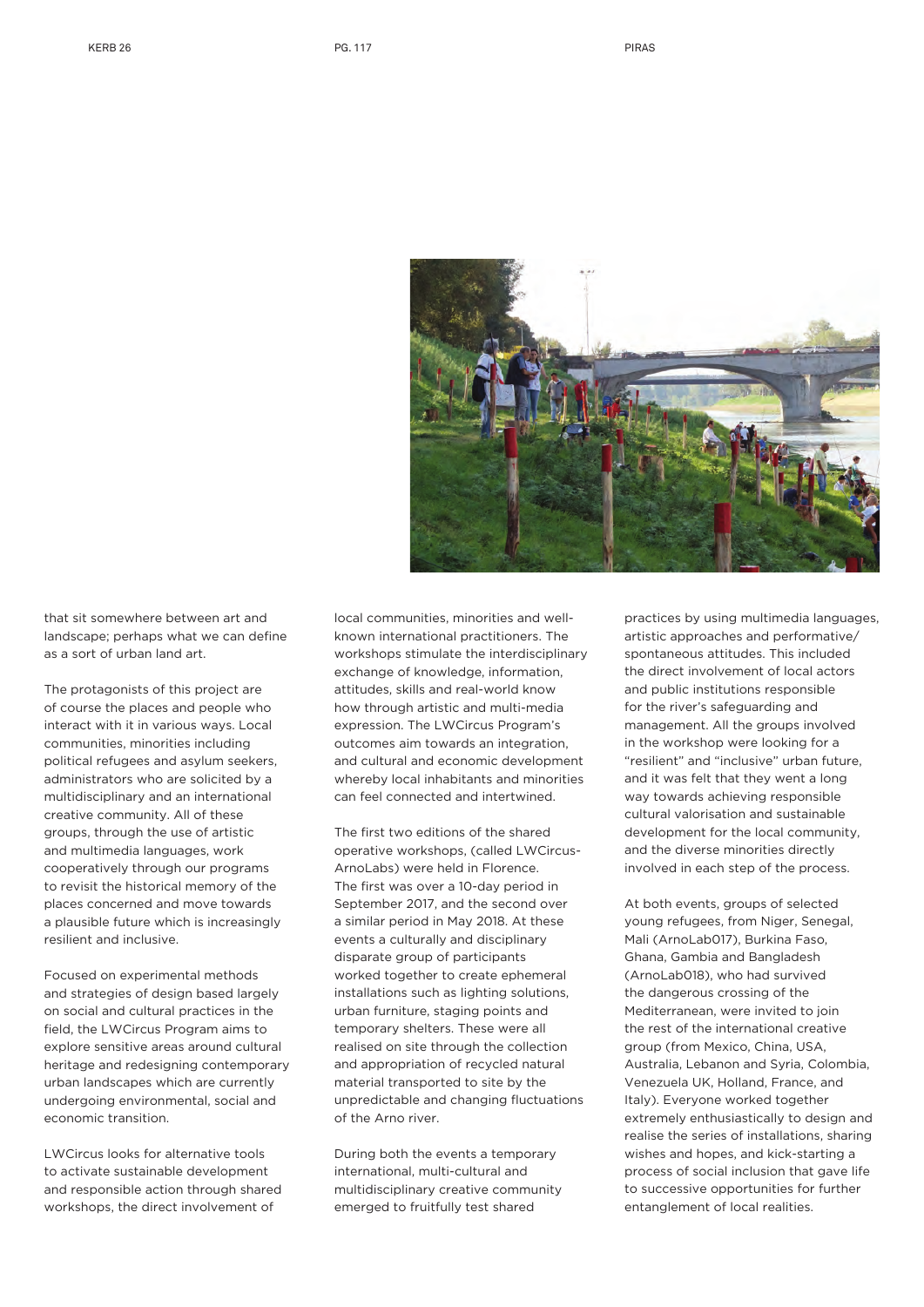A SHARED DESIGN METHOD WHICH BETTER INTE-GRATES COMMUNITIES PG. 118



By sharing the process in conceiving and realising the works, these disparate groups transmuted what started as the concept of "others" into a feeling of "us". The outcome we hoped for was a re-appropriation of traditional strategies for living along the riverbanks, where, through interaction, different members of the community could take over ownership and management of the reconquered public space without any kind of discrimination.

We believe that these results demonstrate a huge amount of potential around the evolution of the traditional figure of the landscape architect, to a sort of 'landscape facilitator' whose role is also to underline the operative shared method as a fundamental and intrinsic part of the design process. Making disparate groups feel as though they play a central part in achieving a result is essential for getting excellent results in a short time.

In the future it is hoped that this project will help to heal the landscapes together with their communities. This is a project that stimulates not just a sense of responsibility to landscape and place, but also to community. When landscapes are a product of community the two become inseparable, and when temporary or new arrival communities such as refugees or immigrants become engaged in these processes they become equally responsible for the production both of concrete and symbolic space, therefore they start to become equally embedded into local communities.

7. Piras, A 2018, "Experimental shared practices strategies for Urban Renovation and Cultural Heritage valorization", The 7th International landscape planning and design Conference, WORLD HABITAT Magazine n. 05, Speech, pp. 20 & 21.

8. Piras, A 2018 "LWCircus Shared Operative Program, Metodo di Progettazione basato sull'utilizzo di Pratiche Sociali Strategie sperimentali attraverso approcci partecipativi, linguaggi artistici e attitudini performative per il Rinnovamento del Paesaggio Urbano, la Valorizzazione dei Patrimoni Culturali e l'Inclusione Sociale nello Spazio Pubblico", inside "Città Come Cultura", MAXXI Museum Foundation, Rome.